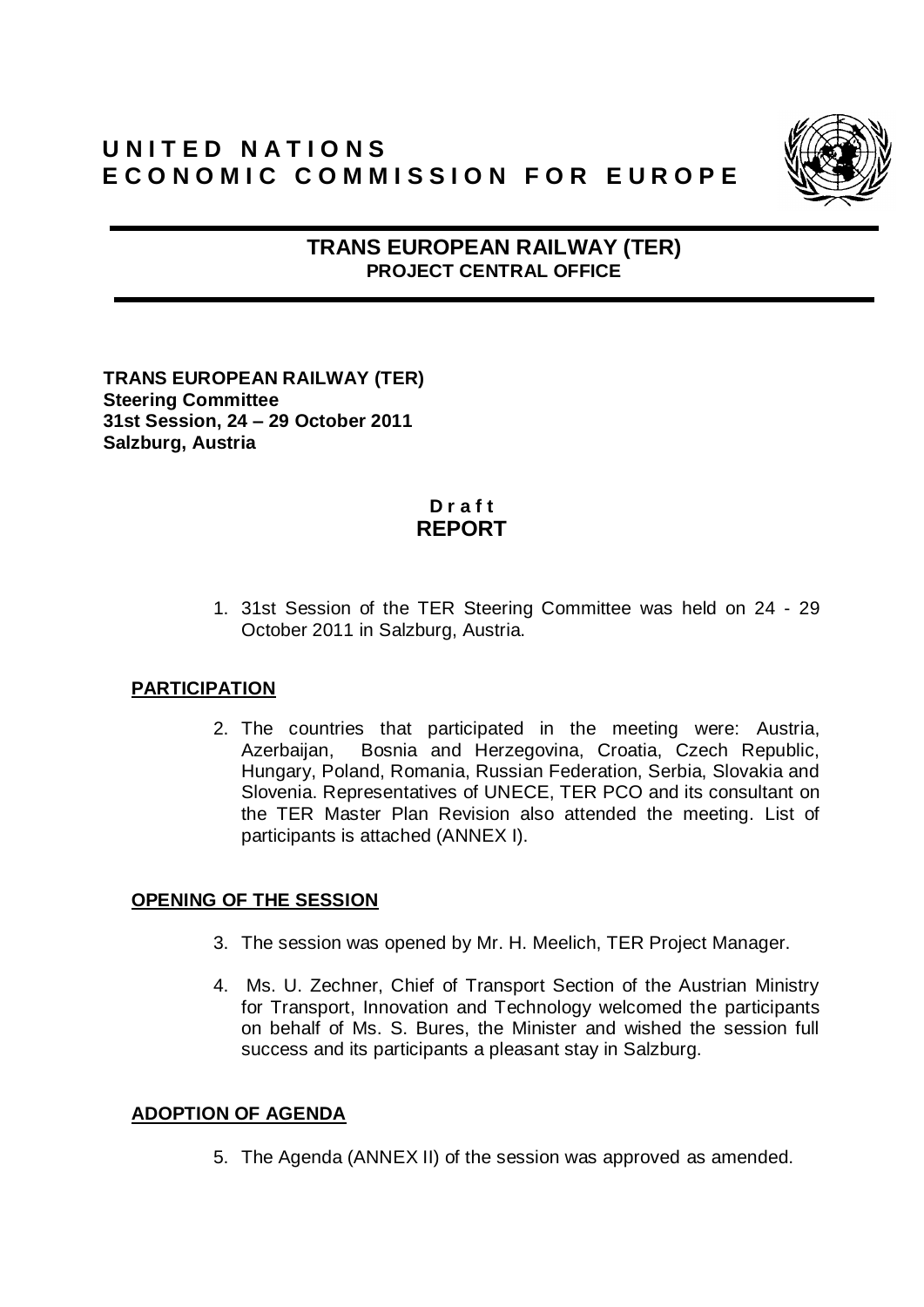## **ELECTION OF OFFICERS**

6. The participants in the Steering Committee elected as its officers Mr. J. Kleniewski (Chairman, Poland) and Mr. M. Kovacevic (Rapporteur, Bosnia and Herzegovina).

### **REPORT OF THE PROJECT MANAGER**

7. In his report, the Project Manager briefed the session about TEM PCO's as well as about his own activities in the reporting period. He especially underlined the successful finalization of the TEM Master Plan Revision, closer contacts established with the Ukrainian authorities as a follow-up of the meeting held on 17 June 2011 at the Romanian/Ukrainian border crossing control station at Siret with the President of County Council of Suceava (Romania) and the Governor of Chernivtsi (Ukraine) region, the Conference on Development of Special Rail Transport Infrastructures – Ferries/Seaports held in Baku, Azerbaijan on 20 September 2011 and the Wider Black Sea Area Summit which took place in the framework of the "Railway Days" Conference held on 4 and 5 October 2011 in Bucharest, Romania, which was aimed at analyzing all stages of the railway freight transport process from East to West through the Black and Caspian Seas area. His report was endorsed by the session.

## **STATUS OF TER TRUST FUND CONTRIBUTIONS FOR 2011**

8. Mr M.Pesut, the UNECE representative, reported on the financial position of the Project as well as on the status of the 2011 Trust Fund contributions, amounting at present to USD 69,953. At the same time, he asked the remaining 11 member countries which did not transfer their 2011 payments to the Fund yet to do so at their earliest convenience.

#### **TER MASTER PLAN REVISION FOLLOW-UP ACTIVITIES AND MONITORING SYSTEM**

- 9. The Project Manager informed the Steering Committee about the successful termination of the Revision of the TER Master Plan and extended his thanks to the UNECE and participating countries for their close collaboration and valuable inputs to its elaboration.
- 10. Mr. P. Pospisil, the TER consultant, presented the main outcomes and conclusions of the Volume II (Annexes) of the Final Report of the Revision of the TER Master Plan. The participating countries were requested to communicate to the TER PCO their comments to both Volumes of the revised Master Plan Final report as soon as possible, but by 20 November 2011 at the latest.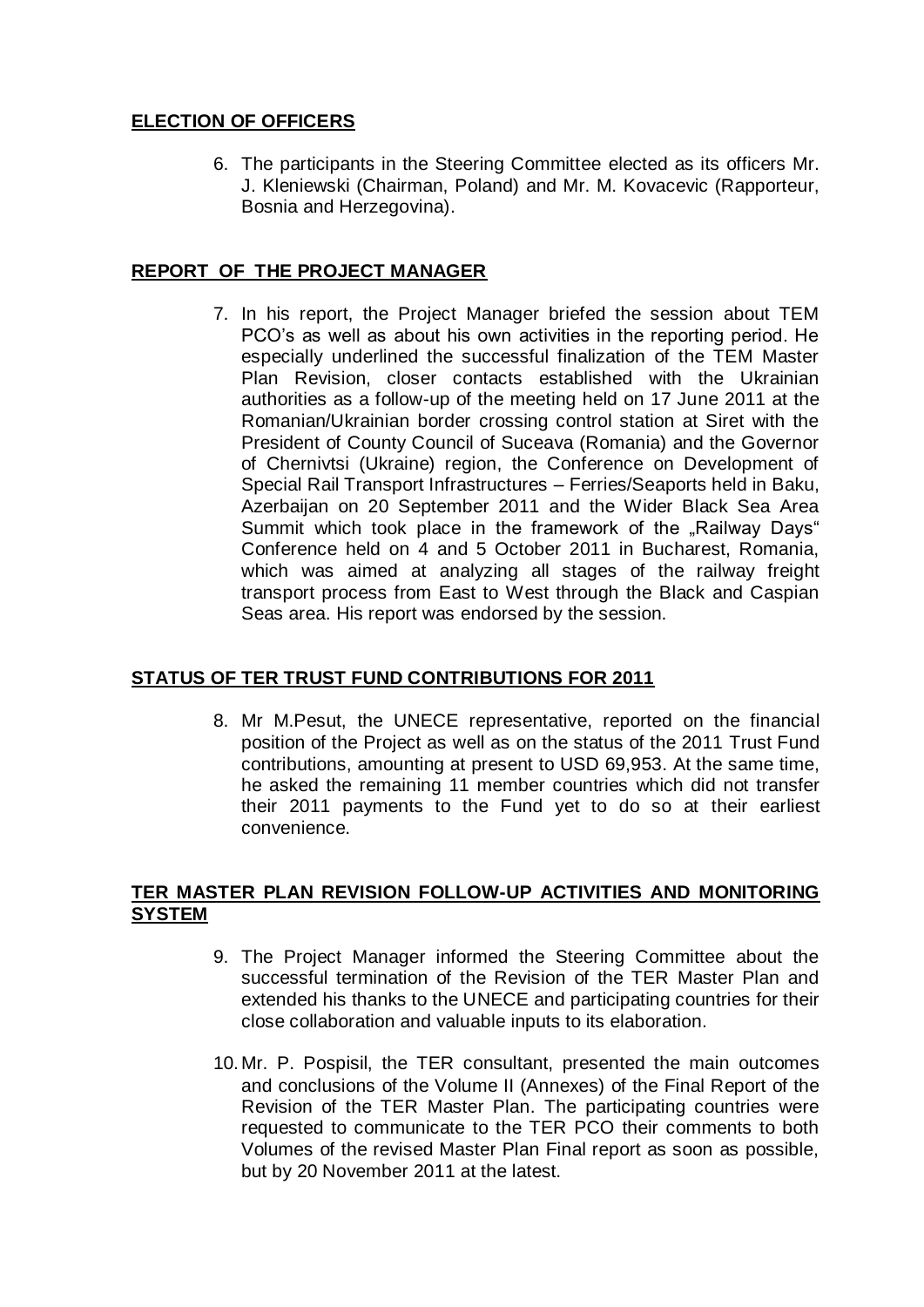- 11.The hard copies of the Volume II of the Final report of the Revision of the TER Master Plan were distributed to the members of the Steering Committee.
- 12. The Steering Committee took note of the TER Master Plan Revision Follow-up Action Plan as well as of the results of the  $1<sup>st</sup>$  TEM and TER Joint Rail and Road/Motorway Follow-up Expert Group Meeting held on 26 October 2011, which approved in general the TER Master Plan Revision monitoring mechanism based on 4 templates, which would be submitted filled in to the TER PCO by 31 May of each year.
- 13.The Committee decided that the results of the monitoring activities would be submitted once a year for the consideration of the TER Steering Committee.

#### **TER PROGRAMME OF WORK FOR 2012**

- 14.The TER Project Manager presented and explained the draft TER Programme of Work for 2012.
- 15. In the course of the ensuing discussion, the representative of Poland, as the country holding at present the Presidency of the EU confirmed that EU would focus on railway issues in the forthcoming period of 7 years. The Czech representatives proposed to include to the next year´s programme of work also the new topic related to the coordination of rules and parameters of the future high speed railway network in the region. The representative of the UNECE recommended to elaborate in the coming year a complementary report on the Master Plan revised backbone network vis-à-vis the other international transport networks in the region; such a document was elaborated as a follow-up of the past Master Plan and was greatly appreciated by the international organizations involved.
- 16.The Committee approved the Programme proposed by the PCO as amended in accordance with the results of the discussion.

#### **TER COST PLAN FOR 2012**

17.The UNECE representative and the TER Project Manager introduced the 2012 TER cost plan containing also the corresponding resource requirements, underlining the fact that more than half of these resources would be earmarked for the Group Training. The cost plan was approved by the Steering Committee.

#### **ELECTION OF THE PROJECT MANAGER**

18.Based on the kind offer of the Government of Austria, the Steering Committee elected unanimously Mr. Helmut Meelich the TER Project Manager for the period 1 January 2012 – 31 December 2013.